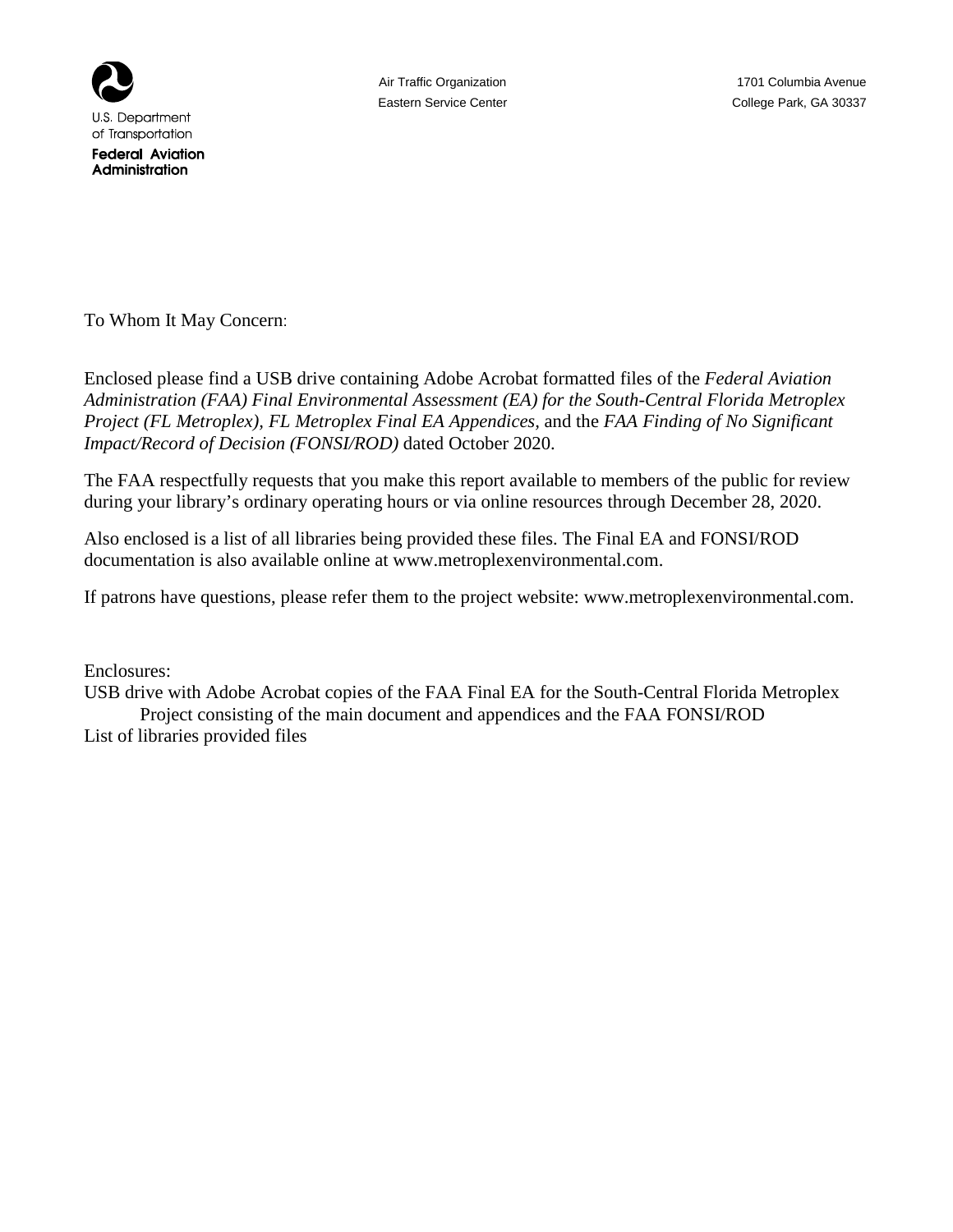## **South-Central Florida Metroplex Project**

The FL Metroplex Project Final EA and FONSI-ROD electronic documents have been distributed for review at the following libraries:

| <b>County</b>  | <b>Library Name</b>                | <b>Address</b>                                      | Phone        |
|----------------|------------------------------------|-----------------------------------------------------|--------------|
| Alachua        | Alachua County Library HQ          | 401 E. University Ave., Gainesville, FL 32601       | 352-334-3900 |
|                | Millhopper Branch Library          | 3145 NW 43rd St., Gainesville, FL 32606             | 352-334-1272 |
|                | Tower Road Branch Library          | 3020 SW 75th St., Gainesville, FL 32608             | 352-333-2840 |
| <b>Brevard</b> | Catherine S. Rood Central Library  | 308 Forrest Ave., Cocoa, FL 32922                   | 321-633-1792 |
|                | Franklin T. DeGroodt Library       | 6475 Minton Rd. SE, Palm Bay, FL 32909              | 321-952-6317 |
|                | Suntree/Viera Library              | 902 Jordan Blass Dr., Melbourne, FL 32940           | 321-255-4404 |
| <b>Broward</b> | <b>Broward County Main Library</b> | 100 S. Andrews Ave., Ft. Lauderdale, FL 33301       | 954-357-7444 |
|                | <b>Weston Branch Library</b>       | 4205 Bonaventure Blvd., Weston, FL 33332            | 954-357-5420 |
|                | Leon Slatin Branch Library         | 1856A W. Hillsboro Blvd., Deerfield Beach, FL 33442 | 954-357-7740 |
|                | Northwest Regional Library         | 3151 N. University Dr., Coral Springs, FL 33065     | 954-357-7990 |
|                | West Regional Library              | 8601 W. Broward Blvd., Plantation, FL 33324         | 954-765-1560 |
| Charlotte      | Englewood Charlotte Library        | 3450 North Access Rd., Englewood, FL 34224          | 941-681-3736 |
|                | Mid-County Regional Library        | 2050 Forrest Nelson Blvd., Port Charlotte, FL 33952 | 941-613-3160 |
|                | Punta Gorda Charlotte Library      | 401 Shreve St., Punta Gorda, FL 33950               | 941-833-5460 |
| Citrus         | <b>Coastal Region Library</b>      | 8619 W. Crystal St., Crystal River, FL 34428        | 352-795-3716 |
|                | Homosassa Public Library           | 4100 S. Grandmarch Ave., Homosassa, FL 34446        | 352-628-5626 |
|                | Lakes Region Library               | 1511 Druid Rd., Inverness, FL 34452                 | 352-726-2357 |
| Collier        | East Naples Branch Library         | 8787 Tamiami Trail E., Naples, FL 34113             | 239-252-7140 |
|                | Everglades City Branch Library     | 102 Copeland Ave. N, Everglades City, FL 34139      | 239-695-2511 |
|                | Immokalee Branch Library           | 417 N. 1st St., Immokalee, FL 34142                 | 239-252-7073 |
| DeSoto         | DeSoto County Library              | 125 N. Hillsborough Ave., Arcadia, FL 34266         | 863-993-4851 |
| Flagler        | Main Palm Coast Library            | 2500 Palm Coast Pkwy. NW, Palm Coast, FL 32137      | 386-446-6763 |
|                | <b>Bunnell Branch Library</b>      | 103 E. Moody Blvd., Bunnell, FL 32110               | 386-437-7390 |
| Glades         | <b>Glades County Library</b>       | 201 Riverside Dr., Moore Haven, FL 33471            | 863-946-0744 |
| Hardee         | Hardee County Library              | 315 N. 6th Ave., Wauchula, FL 33873                 | 863-773-6438 |
| Hendry         | Clewiston Public Library           | 120 W. Osceola Ave., Clewiston, FL 33440            | 863-983-9194 |
|                | <b>Barron Library</b>              | 461 N. Main St., LaBelle, FL 33934                  | 863-675-0833 |
|                | Florida B. Thomas Library          | 1010 J Harlem Academy Ave., Clewiston, FL 33440     | 863-902-3322 |
| Hernando       | Hernando County Main Library       | 238 Howell Ave., Brooksville, FL 34601              | 352-754-4043 |
|                | Spring Hill Branch Library         | 9220 Spring Hill Dr., Spring Hill, FL 34608         | 352-754-4043 |
|                | East Hernando Branch Library       | 6457 Windmere Rd., Brooksville, FL 34602            | 352-754-4043 |
| Highlands      | Lake Placid Memorial Library       | 205 W. Interlake Blvd. #9643, Lake Placid, FL 33852 | 863-699-3705 |
|                | Avon Park Library                  | 100 N. Museum Ave., Avon Park, FL 33825             | 863-452-3803 |
|                | Sebring Public Library             | 319 W. Center Ave., Sebring, FL 33870               | 863-402-6716 |
| Hillsborough   | Bloomingdale Regional Library      | 1906 Bloomingdale Ave., Valrico, FL 33596-6204      | 813-273-3652 |
|                | Jan K. Platt Regional Library      | 3910 S. Manhattan Ave., Tampa, FL 33611-1214        | 813-273-3652 |
|                | Jimmie B. Keel Regional Library    | 2902 W. Bearss Ave., Tampa, FL 33618-1828           | 813-273-3652 |
|                | New Tampa Regional Library         | 10001 Cross Creek Blvd., Tampa, FL 33647-2581       | 813-273-3652 |
|                | SouthShore Regional Library        | 15816 Beth Shields Way, Ruskin, FL 33573-4903       | 813-273-3652 |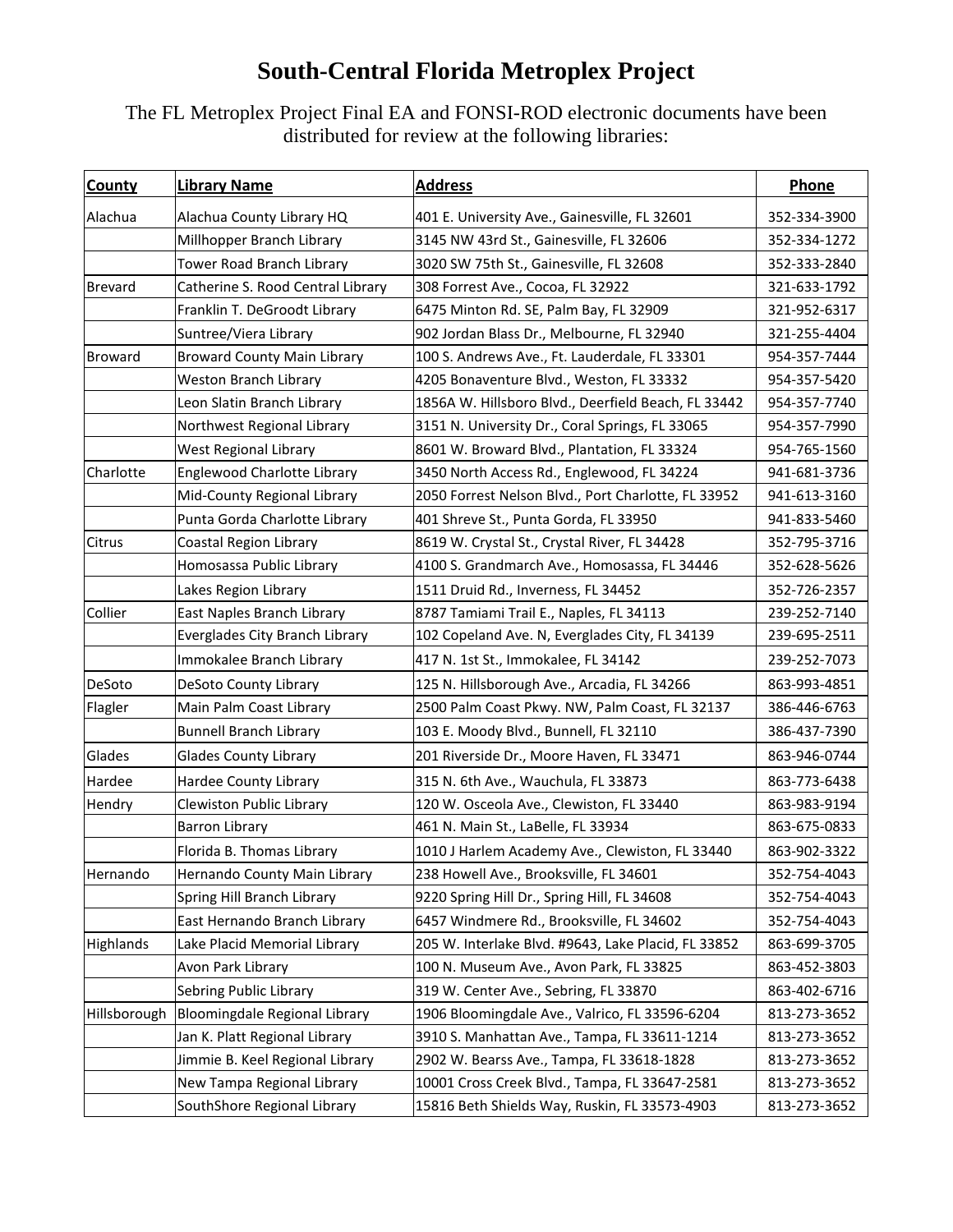| <b>County</b>       | <b>Library Name</b>               | <b>Address</b>                                  | Phone        |
|---------------------|-----------------------------------|-------------------------------------------------|--------------|
| Hillsborough        | Town 'N Country Regional Library  | 7606 Paula Dr., Suite 120, Tampa, FL 33615-4116 | 813-273-3652 |
| <b>Indian River</b> | Indian River County Main Library  | 1600 21st St., Vero Beach, FL 32960             | 772-770-5060 |
|                     | North Indian River County Library | 1001 Sebastian Blvd., Sebastian, FL 32958       | 772-589-1355 |
| Lake                | <b>Astor County Library</b>       | 54905 Alco Rd., Astor, FL 32101                 | 352-759-9913 |
|                     | East Lake County Library          | 31340 S. County Rd 437, Sorrento, FL 32776      | 352-383-9980 |
|                     | Cagan Crossings Community Library | 16729 Cagan Oaks, Clermont, FL 34714            | 352-243-1840 |
| Lee                 | Fort Myers Regional Library       | 2450 First St., Fort Myers, FL 33901            | 239-533-4400 |
|                     | East County Regional Library      | 881 Gunnery Rd. N, Lehigh Acres, FL 33971       | 239-533-4400 |
|                     | South County Regional Library     | 21100 Three Oaks Pkwy., Estero, FL 33928        | 239-533-4400 |
| Levy                | Williston Public Library          | 10 SE First St., Williston, FL 32696            | 352-528-2313 |
|                     | Luther Callaway Public Library    | 104 NE 3rd St., Chiefland, FL 32626             | 352-493-2758 |
|                     | A.F. Knotts Public Library        | 11 56th St., Yankeetown, FL 34498               | 352-447-4212 |
| Manatee             | Downtown Central Library          | 1301 Barcarrota Blvd. W., Bradenton, FL 34205   | 941-748-5555 |
|                     | <b>Braden River Library</b>       | 4915 53rd Ave. E, Bradenton, FL 34203           | 941-727-6079 |
| Marion              | Marion County Library HQ          | 2720 E. Silver Springs Blvd., Ocala, FL 34470   | 352-671-8551 |
|                     | Dunnellon Public Library          | 20351 Robinson Rd., Dunnellon, FL 34431         | 352-438-2520 |
|                     | Fort McCoy Public Library         | 14660 NE Hwy. 315, Fort McCoy, FL 32134         | 352-438-2560 |
| Martin              | Elisabeth Lahti Library           | 15200 SW Adams Ave., Indiantown, FL 34956       | 772-597-4200 |
|                     | Peter & Julie Cummings Library    | 2551 SW Matheson Ave., Palm City, FL 34990      | 772-288-2551 |
|                     | Hobe Sound Public Library         | 10595 SE Federal Hwy., Hobe Sound, FL 33445     | 772-546-2257 |
| Miami-Dade          | Miami-Dade Main Library           | 101 W. Flagler St., Miami, FL 33130             | 305-375-2665 |
|                     | North Dade Regional Library       | 2455 NW 183 St., Miami Gardens, FL 33056        | 305-625-6424 |
|                     | West Kendall Regional Library     | 10201 Hammocks Blvd. #159, Miami, FL 33196      | 305-385-7135 |
|                     | West Dade Regional Library        | 9445 Coral Way, Miami, FL 33165                 | 305-553-1134 |
|                     | South Dade Regional Library       | 10750 SW 211 St., Cutler Bay, FL 33189          | 305-233-8140 |
| Monroe              | Key West Public Library           | 700 Fleming St., Key West, FL 33040             | 305-292-3595 |
|                     | Key Largo Public Library          | 101485 Overseas Hwy., Key Largo, FL 33036       | 305-664-4645 |
|                     | Marathon Public Library           | 3251 Overseas Hwy., Marathon, FL 33050          | 305-743-5156 |
| Okeechobee          | Okeechobee County Public Library  | 206 SW 16th St., Okeechobee, FL 34974           | 863-763-3536 |
| Orange              | Alafaya Branch Library            | 12000 E. Colonial Dr., Orlando, FL 32826        | 407-835-7323 |
|                     | North Orange Branch Library       | 1211 E. Semoran Blvd., Apopka, FL 32703         | 407-835-7323 |
|                     | Orlando Public Library            | 101 E. Central Blvd., Orlando, FL 32801         | 407-835-7323 |
|                     | South Creek Branch Library        | 1702 Deerfield Blvd., Orlando, FL 32837         | 407-832-7323 |
|                     | West Oaks Branch Library          | 1821 E. Silver Star Rd., Ocoee, FL 34761        | 407-835-7323 |
| Osceola             | West Osceola Branch Library       | 301 Campus St., Celebration, FL 34747           | n/a          |
|                     | Poinciana Branch Library          | 101 N. Doverplum Ave., Kissimmee, FL 34758      | n/a          |
|                     | Kenansville Branch Library        | 1154 S. Canoe Creek Rd., Kenansville, FL 34739  | n/a          |
| Palm Beach          | Palm Beach County Main Library    | 3650 Summit Blvd., W. Palm Beach, FL 33406      | 561-233-2600 |
|                     | Belle Glade Branch Library        | 725 NW 4th St., Belle Glade, FL 33430           | 561-996-3453 |
|                     | Acreage Branch Library            | 15801 Orange Blvd., Loxahatchee, FL 33470       | 561-681-4100 |
|                     | West Boynton Branch Library       | 9451 Jog Rd., Boynton Beach, FL 33437           | 561-734-5556 |
|                     | Okeechobee Blvd. Branch Library   | 5689 Okeechobee Rd., W. Palm Beach, FL 33417    | 561-233-1880 |
| Pasco               | Hudson Regional Library           | 8012 Library Rd., Hudson, FL 34667              | 727-861-3040 |